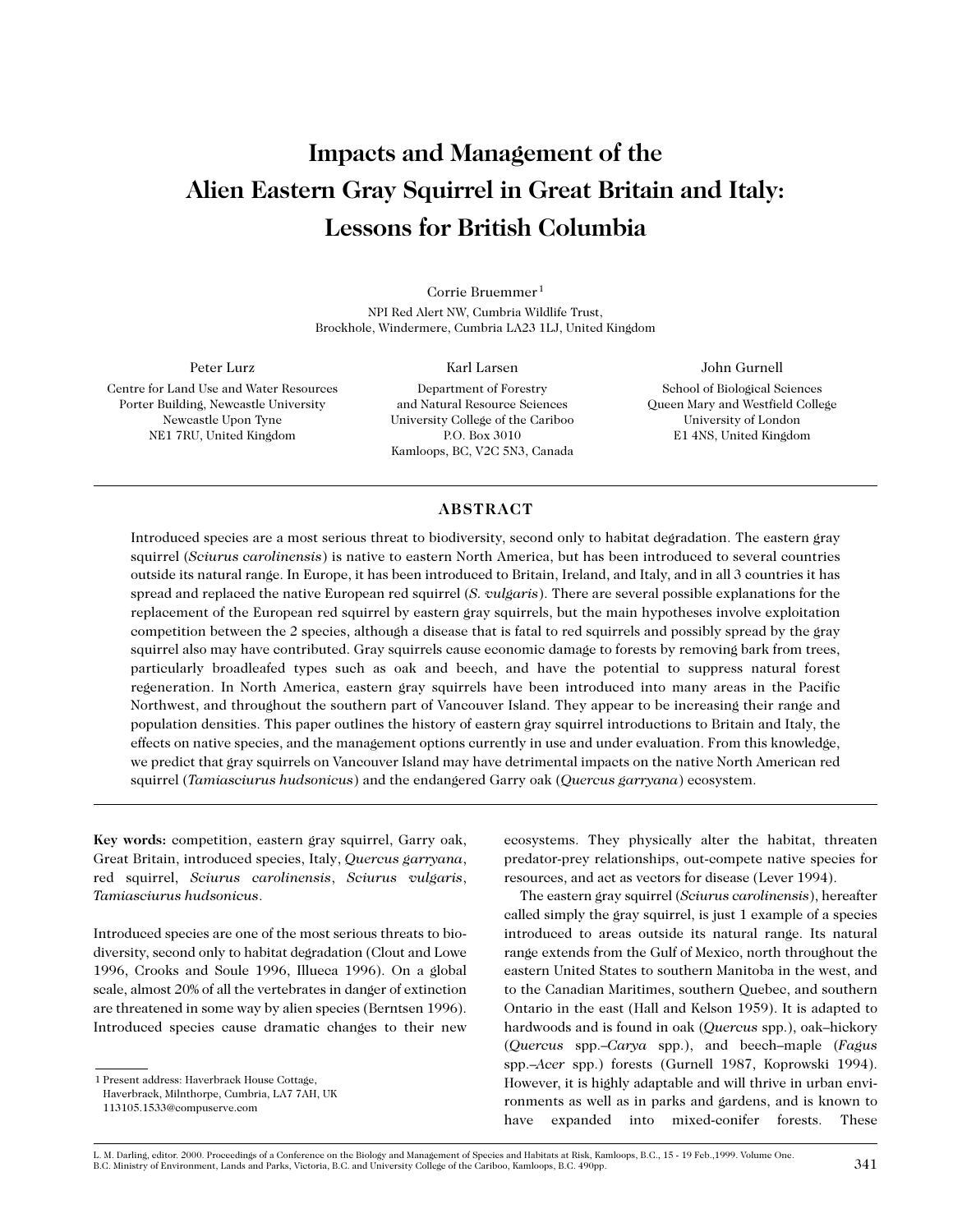characteristics make the gray squirrel a serious threat to other squirrel species such as the European red squirrel (*S. vulgaris*), the western gray squirrel (*S. griseus*), and possibly the North American red squirrel (*Tamiasciurus hudsonicus*), once introduced into their habitats.

Gray squirrels have been introduced to various locations around the world, including parts of Canada, Europe, South Africa, and Australia (Davis 1950, Corbet 1978, Seebeck 1984, Gurnell 1987). In Europe they were introduced to Britain and Ireland, as well as Italy (Middleton 1930, Shorten 1954, Currado et al. 1987), and have caused serious economic and ecological damage (Gurnell 1996*a*). In Britain, gray squirrels are considered a serious forest pest, damaging timber through their bark-stripping behaviour, and are a threat to European red squirrels, which they have replaced throughout most of England and Wales, and parts of Scotland and Ireland. In Italy, the spread of gray squirrels still is restricted to areas near Turin and Genoa, but they already cause considerable damage to local poplar (*Populus* spp.) plantations, and native red squirrels also are being replaced (Wauters et al. 1997). In Canada, gray squirrels were introduced into Stanley Park in Vancouver and have spread over many parts of the lower mainland of British Columbia. There are now populations in Quesnel, Nelson, Bowen Island, and Squamish, B.C. (E. Gonzales, University of Guelph, 1988, pers. comm.). They have also crossed over the border into the United States (D. Fraser, British Columbia Ministry of Environment, Lands and Parks, 1998, pers. comm.). In Calgary, Alberta, gray squirrels escaped from the municipal zoo and have spread throughout the river valley and parks. On Vancouver Island, gray squirrels also escaped from a captive population (Guiguet 1975) and now pose a possible threat to native red squirrels and the endangered Garry oak (*Quercus garryana*) forests.

This paper will outline the history of gray squirrel introductions to Britain and Italy, and describe in detail the effects on native species and forestry operations. Second, it will review the management options currently in use and under evaluation. We then will consider the gray squirrel introduction on Vancouver Island and examine the possible lessons that can be learned from the European experience.

# **BACKGROUND**

# **BRIEF HISTORY OF EASTERN GRAY**

## **SQUIRREL INTRODUCTIONS TO BRITAIN AND ITALY**

The first recorded introduction of eastern gray squirrels (thought to be *S. carolinensis leucotus*) to Britain took place in 1876 in Cheshire, and at least 33 different introductions and translocations had been made by 1930 (Middleton 1930). These occurred from Loch Long in Scotland (1892) to Sandling in Kent (1910), and included an introduction of gray squirrels to Castle Forbes in Ireland (1913). It is thought that, at first, gray squirrels did not spread far from the major points of introduction, but between 1930 and 1945 they dramatically extended their range (Gurnell 1987). Since then gray squirrels have successfully spread to colonize much of England, Wales, and the Scottish lowlands (Gurnell and Pepper 1993), replacing the European red squirrel (Gurnell 1994). Red squirrels are now extinct in southern England, except for some offshore islands such as the Isle of Wight. A few isolated populations can still be found in central England and parts of Wales. The remaining strongholds of the red squirrel are in northern England and Scotland. However, their range is declining even in those areas and careful management of selected conservation areas is required to retain them in northern England in the future (Gurnell and Lurz 1997, Lurz et al. 1998).

In Italy, 4 gray squirrels were introduced in 1946 into the park at Stupinigi, southwest of Turin, and 5 squirrels were released near Genoa in 1966. Surveys have indicated that by 1997, gray squirrels had colonized an area of more than 350 km2 in northern Italy and that they are replacing the native European red squirrel (Wauters et al. 1997), as is the case in Britain (Gurnell and Pepper 1993) and Ireland (Reilly 1997).

# **ECOLOGICAL REPLACEMENT OF EUROPEAN RED SQUIRRELS BY EASTERN GRAY SQUIRRELS**

Understanding the reasons for the replacement of European red squirrels by gray squirrels is vital if effective management strategies are to be formed for the conservation of European red squirrels. Unfortunately, the exact mechanisms of the replacements of red by gray squirrels still are not fully understood. Several hypotheses have been formulated, including interference with red squirrel mating behaviour, direct aggression, competition, and disease (Gurnell 1987, Skelcher 1997). However, the observed replacement of red by gray squirrels indicates that competition based on habitat and food exploitation is the most likely explanation. The presence of large-seeded broadleafed trees, particularly oak, has been suggested as a key factor giving gray squirrels an advantage (Kenward and Holm 1993, Gurnell 1996*b*). Food competition may affect breeding success of red squirrels (Skelcher 1997), and there are indications that it also significantly reduces juvenile red squirrel recruitment (L. Wauters, University of Varese, pers. comm.). The main reasons for this appear to result from adaptations to the different types of habitats within which the 2 species evolved.

European red squirrels are conifer-specialists and probably evolved in boreal forests (Gurnell 1987, Gurnell and Anderson 1996). They are smaller, lighter, and more agile than gray squirrels. This enables them to move easily on the thin branches of coniferous trees and reach food on slender branches (Kenward and Tonkin 1986). In the absence of other squirrel species in continental Europe, red squirrels have colonized all available woodland habitats, including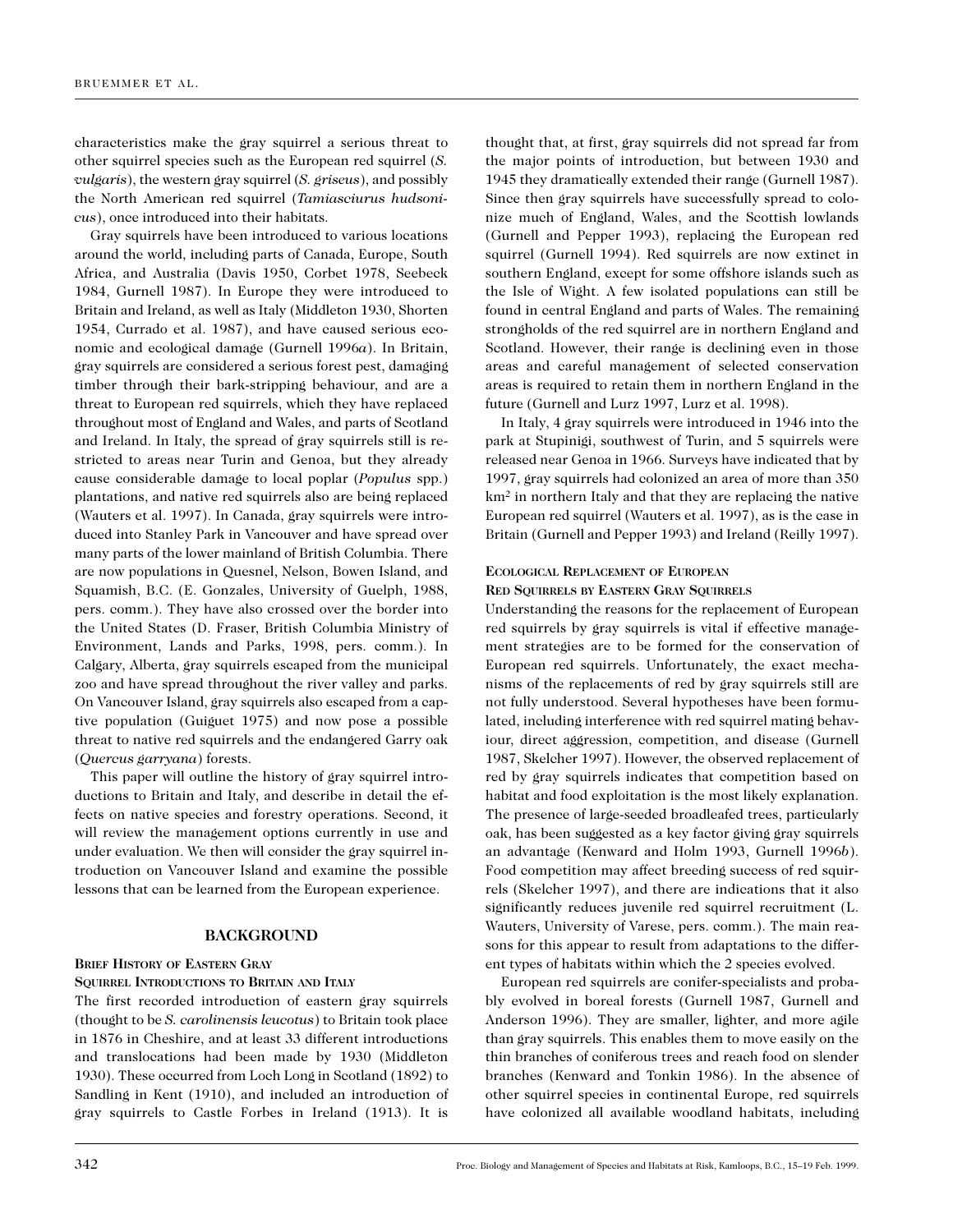deciduous woodlands, parks, and gardens. Gray squirrels evolved in eastern North America and are principally adapted to hardwood forests (Gurnell 1987). They are heavier and more terrestrial than red squirrels (Gurnell 1987, Kenward and Holm 1993). There also is evidence that gray squirrels are able to digest acorns more efficiently than European red squirrels (Kenward and Holm 1993). In contrast to European red squirrels, the unrestricted exploitation of this abundant food resource enables them to reach higher densities in hardwood habitats. It has been suggested that gray squirrels colonizing an area will establish themselves in these favourable habitats first and these nuclei will eventually link up to establish gray squirrels over a wider area (Gurnell 1996*b*, Skelcher 1997). Access to oak also has been proposed as a key factor in gray squirrels replacing red squirrels in predominantly conifer forests (Kenward et al. 1998, although see Gurnell 1996*b*). It is believed that red squirrels might find a refuge from gray squirrels only in large conifer forests such as Thetford Forest and Kielder Forest in England (Gurnell and Pepper 1993, Lurz et al. 1995).

#### **DISEASE**

Disease associated with a parapoxvirus is a significant cause of mortality in European red squirrels (Scott et al. 1981, Sainsbury and Ward 1996, Sainsbury et al. 1997). The origin of the virus is not known, but it has been put forward that gray squirrels might be the source, because the disease was not known prior to their introduction about 100 years ago (Sainsbury and Gurnell 1995). However, there has only been 1 case of disease associated with a parapox-like virus described in a gray squirrel in Britain (Duff et al. 1996). Interestingly, viruses found in the western gray squirrel in North America contain structures reminiscent of parapoxviruses (Regenery 1975). In 1995, Sainsbury and Gurnell called for a detailed study of the epidemiology of parapoxvirus transmission and infection. Blood samples subsequently taken from populations throughout Britain have revealed that 60% of gray squirrels tested had been exposed to parapoxvirus infection. This indicates a high percentage of endemic infection in gray squirrels of low pathogenicity and suggests that gray squirrels may be regarded as a reservoir host (see Crouch et al. 1995). However, populations of gray squirrels in northwest England, Scotland, Ireland, and Italy showed no antibodies which could represent differences in the distribution of the virus among populations (Sainsbury et al. submitted; L. Wauters, University of Varese, 1998, pers. comm.).

#### **ECONOMIC DAMAGE TO FORESTS**

#### **THROUGH BARK-STRIPPING BEHAVIOUR**

Gray squirrels are not only a threat to the survival of the European red squirrel in Britain and Italy, they are also a serious problem for commercial hardwood timber production.

The location of bark damage on a tree varies among tree species and is probably related to the ease of bark removal and bark thickness, and hence to the growth characteristics of different species. Basal damage (within 1 m of the ground) is the most common type of damage in beech (*Fagus sylvatica*). Crown damage frequently occurs in the main canopy of oaks and many conifers, while stem damage usually occurs between the base and canopy in, for example, sycamore (*Acer pseudoplatanus*), beech, birch (*Betula* spp.), larch (*Larix* spp.), and lodgepole pine (*Pinus contorta*). Damage results in wounds that severely degrade timber quality. Crown damage affects the growth and appearance of the tree; severe crown damage kills it. Damage to the base and stem is cumulative occurring over a number of years. Wounds tend to callous over, hiding the damage until the tree is felled. Trees girdled by excessive stem or basal damage will die. Secondary attacks by rotting or staining fungi can occur at the site of wounds (Dagnall et al. 1998). The damage can be serious enough to kill most of the young trees at a particular site (Shorten 1957, Kenward et al. 1992). Damage occurs principally between May and July when the sap is rising. Trees at 10–40 years of age are most vulnerable (Gurnell and Pepper 1988, Kenward 1989), and bark stripping is most likely to occur when juvenile squirrel density is high (Kenward 1983, Kenward and Parish 1986). It may be triggered by agonistic encounters that cause redirected gnawing behaviour (Gurnell in press). In northern Italy, bark stripping of poplars cultivated for pulp and timber is a particular problem. Wounds can girdle the stem so that the top dies and is blown down by the wind (Currado et al. 1987). The spread of the gray squirrel in Italy and across the Alps into central Europe may have serious implications for forest management, as well as the future survival of the red squirrel in Europe, hence there is an urgent need to control its continued range expansion (Gurnell and Lurz 1997).

# **REVIEW OF MANAGEMENT OPTIONS**

#### **MONITORING**

A prerequisite to effective management is the determination of the status and trends of squirrel populations. Monitoring is a key task to achieve this objective. Various methods used in Britain include the collection of presence/absence data by methods such as drey (nest) and cone counts, transect walks, public participation surveys, and the use of hair-tubes (Gurnell and Pepper 1994). The latter are plastic tubes containing bait and blocks with sticky tapes on which visiting squirrels will leave hair. These can be identified using a reference collection of red and gray squirrel hairs and by staining a sample with ink (Teerink 1991, Gurnell and Pepper 1994, Dagnall et al. 1995). Hair-tubes also have been used to determine the current spread of gray squirrels in northern Italy (S. Bertolini, University of Turin, 1998, pers. comm.),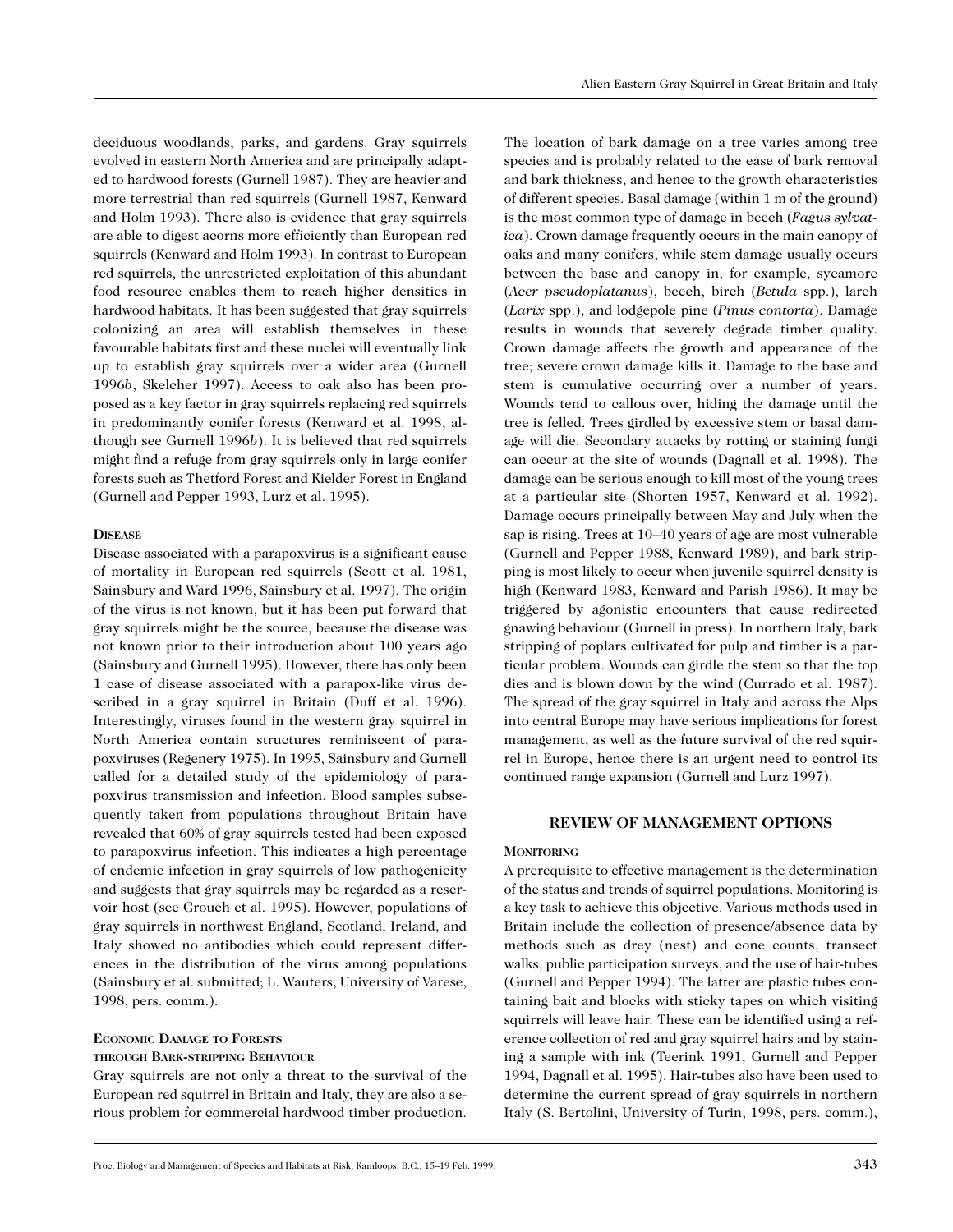and an attempt has been made to use them in estimating red squirrel population densities in commercial conifer plantations (Garson and Lurz 1998). Population estimates derived from live-trapping (capture–mark–recapture) are labour intensive and thus costly, and additionally require licensing in the case of the European red squirrel. Live-trapping is of limited use as a monitoring method, and is mainly used in intensive research projects.

#### **MANAGEMENT FOR EUROPEAN RED SQUIRREL CONSERVATION**

Conservation management in Britain involves a number of short- and long-term tactics, which have been reviewed by Gurnell and Pepper (1993) and Lurz and Garson (1997). In the short term these include: the removal of gray squirrels (e.g., by trapping) from selected areas to reduce the effects of competition; if appropriate, the reintroduction or translocation of individual red squirrels into a conservation area to establish or boost a red squirrel population (Venning et al. 1997); and selective supplementary feeding of red squirrels. By providing food only to red squirrels in a mixed red and gray squirrel area it may be possible to offset the competitive advantage gray squirrels have in deciduous habitats. The Forest Commission in the United Kingdom has designed a red-only supplementary food hopper that selects for red squirrels on a weight basis (Pepper 1993). Red squirrels can access the food, but the heavier gray squirrel falls through a see-saw floor before reaching the food container. However, the effectiveness of supplementary food still has to be proven. The efficiency of the supplementary food hopper in keeping out gray squirrels is uncertain, and hoppers could provide foci for the spread of disease. Moreover, the benefits of extra food at the population level are unclear. Research has shown that supplementary food can increase the abundance of North American red squirrels (Sullivan 1990, Klenner and Krebs 1991) and of Douglas squirrels (*Tamiasciurus douglasii*; Sullivan and Sullivan 1982). However, in the case of the European red squirrel, both Holm (1987) and Lurz (1995) reported no benefit from supplementary feeding and concluded that supplementary feeding on its own was not a sufficient management option. Similarly, Shuttleworth (1995) concluded that the removal of gray squirrels may be a better option than supplementary feeding of red squirrels alone, as gray squirrel control reduces the overall "squirrel-pressure" on natural foods.

Long-term management options include designing habitats that benefit red squirrels but deter gray squirrels (Gurnell and Pepper 1993, Gurnell 1994, Lurz et al. 1995). This should include felling and restocking programs that maintain forest cover, connectivity, and a continuous seedfood supply. Modelling approaches can assist here to predict the spatial distribution of both squirrel species in relation to gray squirrel spread and habitat composition (Armitage et al. 1997, Rushton et al. 1997).

#### **DAMAGE CONTROL**

Damage control in Britain has been reviewed by Gurnell and Pepper (1998), Dagnall et al. (1998) and, more recently, Gurnell (in press). It is not possible to eradicate gray squirrels from Britain, but it is still possible to do so in Italy before their distribution becomes too large. Gray squirrel numbers can be reduced locally and in the short term by targeting control. Since 1973, the most cost-effective method in Britain has been the use of warfarin poison from special hoppers that keep out non-target species (Pepper 1990). This is legally controlled by the Warfarin Order 1973, the Wildlife and Countryside Act 1981, and the Control of Pesticides Regulations 1986. There is no significant secondary poisoning hazard to birds such as the tawny owl (*Strix aluco*) from warfarin in prey animals, but weasels (*Mustela nivalis*) could be at risk if they feed exclusively on contaminated animals (Townsend et al. 1984). It is illegal to use warfarin for gray squirrel control where red squirrels are at risk. The use of poison is not allowed in Italy. Live-trapping is also effective but more labour intensive and costly (Gurnell in press); it may be the only method available if warfarin is banned from use under European law (Annex A of the European Union Plant Protection Directive; H. Pepper, Forestry Commission, pers. comm.).

A more recent approach involves synthetic oral immunocontraception. In this technique, DNA coding for specific sperm or egg antigens involved in fertilization are introduced into the animal via oral vaccination. This causes the body to produce antibodies against the targeted egg or sperm proteins, thereby creating an immunocontraceptive barrier and rendering the host sterile (Moore 1997). The success of immunosterilization techniques in the case of the gray squirrel depends on the identification of suitable reproductive antigens that are species-specific, an effective delivery system, and an understanding of the ecology of the animal (H. Moore, University of Sheffield, 1998, pers. comm.). It could be several years before this form of control becomes available.

# **EASTERN GRAY SQUIRRELS IN BRITISH COLUMBIA**

**HISTORY OF EASTERN GRAY SQUIRREL INTRODUCTION TO VANCOUVER ISLAND**

The eastern gray squirrel introduction on Vancouver Island originated at Metchosin in 1966 (Guiguet 1975), when 2 females and 1 male imported from Ontario escaped from a game farm. At first the population remained fairly concentrated near the site of the release, but over the past 15 years the species has increased its range dramatically. Gray squirrels have now spread throughout the southern portion of Vancouver Island, including northward through Goldstream Provincial Park and beyond. In recent years, the range of the animals also has expanded through Esquimalt to beyond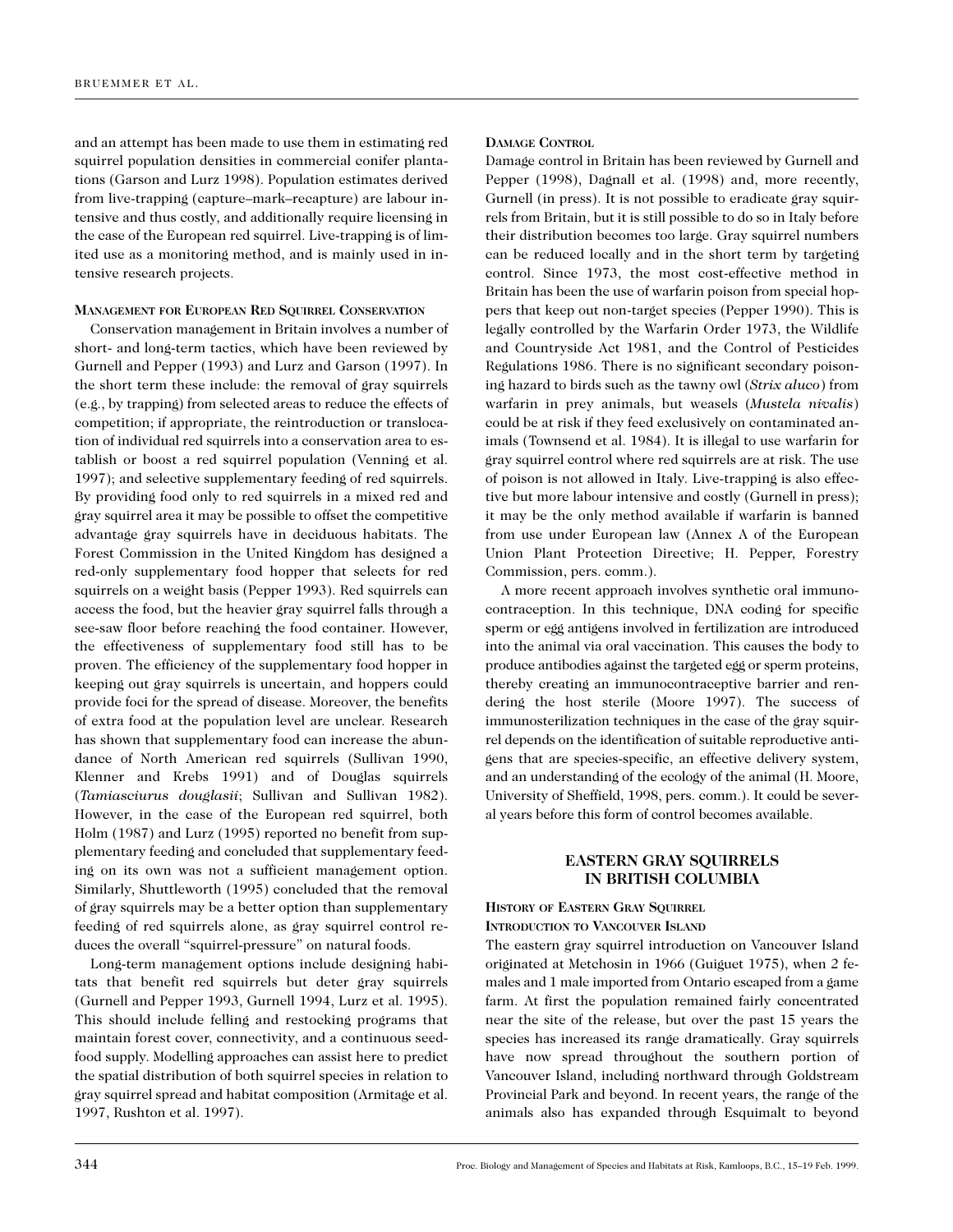Sooke, and along the Saanich Peninsula almost to the ferry terminal at Swartz Bay. As the population density around Victoria has increased, more and more pest controllers have been called upon to trap the animals. In some cases the captured animals are re-released farther north on the island, thus exacerbating the situation. Gray squirrels can now also be found on the north end of the Malahat at Bamberton, Duncan, and Nanaimo (D. Fraser, British Columbia Ministry of Environment, Lands and Parks, 1998, pers. comm.). The continued release of gray squirrels and the favourable habitat over large parts of Vancouver Island make a continued and rapid expansion of the gray squirrel population appear unavoidable.

#### **DISPLACEMENT OF NORTH AMERICAN RED SQUIRRELS**

The North American red squirrel evolved in the conifer forests of North America (Obbard 1987, Gurnell and Anderson 1996) and, like the European red squirrel, it is a conifer-specialist. North American and European red squirrels fill a similar ecological niche on their respective continents, and, therefore, one might expect that they will be impacted by the invasion of gray squirrels in a similar fashion; that is, displacement would occur in hardwood and mixed woodlands and in urban environments.

Since North American red squirrels are largely territorial and dependent on defending middens, they can be more aggressive than eastern gray squirrels and there have been reports of red squirrels chasing off gray squirrels. Although this may be true on an individual basis, gray squirrels can reach higher densities in mixed and deciduous habitats, and red squirrels may become outnumbered and eventually replaced. Additionally, in deciduous forests (the habitat type in which they are most likely to suffer from the presence of gray squirrels), red squirrels cease to defend territories and adopt a social organization based on overlapping home ranges (Gurnell 1987). Both the gray squirrel and the European red squirrel live in overlapping home ranges and, as we have seen in the United Kingdom and Italy, this system clearly allows displacement of red squirrels by gray squirrels (Gurnell 1987). In fact, a displacement of red by gray squirrels on Vancouver Island has already happened in habitats other than conifer woods in and around Victoria (D. Fraser, British Columbia Ministry of Environment, Lands and Parks, 1998, pers. comm.).

The British situation has shown that disease may play a role in the displacement of red squirrels by gray squirrels. Not only may gray squirrels aid the spread of a disease already existing in a native population, they also may introduce a new disease to which native populations have not evolved immunity.

#### **IMPACTS ON THE GARRY OAK ECOSYSTEM**

As discussed above, gray squirrels are hardwood-specialists and are likely to do best in hardwood and mixed woodland

types on Vancouver Island. The endangered Garry oak ecosystems are, therefore, prime candidates for habitats where gray squirrels may replace North American red squirrels and reach higher densities than those of the red squirrel populations they have replaced.

In British Columbia, the Garry oak ecosystem is restricted mainly to the southeast coast of Vancouver Island and the southern Gulf Islands. Urban development and the encroachment of another alien species, Scotch broom (*Cytisus scoparius*), have been important causes of ecosystem loss in the past (Erickson 1993). The Garry oak ecosystem has been placed on the provincial Red List in view of its threatened status within the province, and it has become one of the rarest habitat types in Canada. The Garry oak is the only oak native to British Columbia. On Vancouver Island, Garry oak ecosystems have existed without the presence of the hardwood-specialist gray squirrel. There are several possible repercussions of the establishment of gray squirrel populations in Garry oak stands:

#### *Prevention of natural regeneration*

High densities of gray squirrels in hardwood forests could prevent natural regeneration (e.g., Shaw 1968, Gill et al. 1995). Even though gray squirrels scatterhoard seeds during autumn and are sometimes cited as agents for seed dispersal (e.g., Mellanby 1968), they cut out the radicle of acorns from the white oak group (which includes Garry oak) soon after they fall to the ground, thus preventing their germination (Fox 1982, Pigott et al. 1991). "Notched" acorns have been observed in Garry oak ecosystems on Vancouver Island (M. Fuchs, Foxtree Ecological Consulting, 1997, pers. comm.). Further evidence comes from England, where gray squirrels have been known to completely destroy germinating acorns (Pigott et al. 1991). In many urban parks and gardens in the United Kingdom (where there is no squirrel control) young trees seldom reach 30 years old (Gill et al. 1995). Thus, it seems likely that gray squirrels will affect recruitment of younger oak trees. In fact, diminished oak regeneration already has been observed in some Vancouver Island stands (K. Stewart, Garry Oak Meadow Preservation Society, 1997, pers. comm.). It is not clear at this time whether gray squirrels are the cause of this trend or a contributing factor.

#### *Bark-stripping damage to trees*

Research in Britain has shown that young oak trees (10–40 years old) are among the species most frequently barkstripped. With all the other pressure on the endangered Garry oak ecosystem, this additional threat could prove to have severe consequences on the perpetuation of this habitat. Damage to oaks often occurs in the crown, and detailed surveys are required to see whether damage is occurring where gray squirrels have colonized Garry oak forests.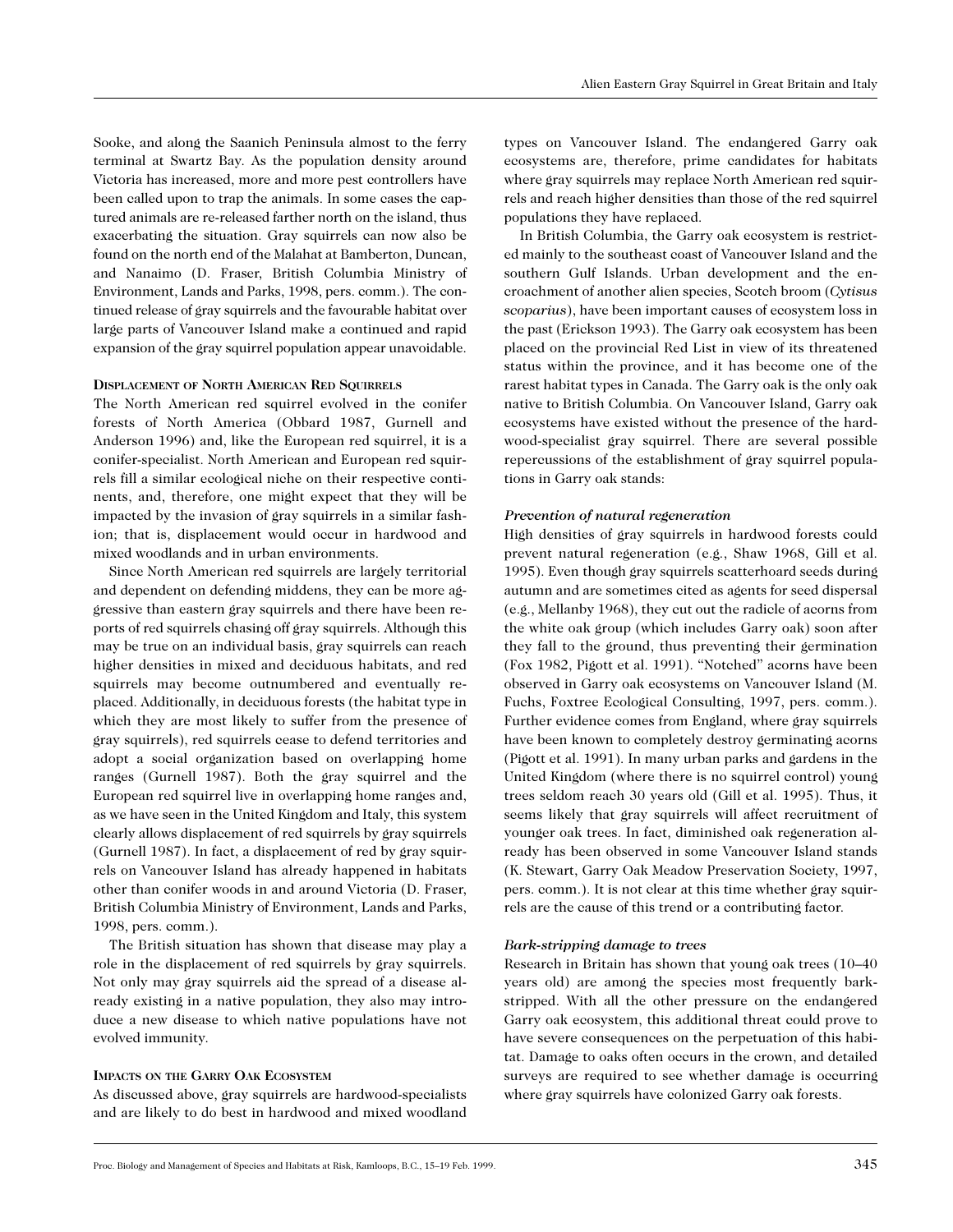# *Predation*

There is an ever-growing awareness of the fact that squirrels often prey on other animal species as well as plants (e.g., O'Donaghue 1994). Nesting birds and their offspring are particularly vulnerable (Sullivan 1991). Although the native red squirrel will exhibit predatory behaviour, higher gray squirrel densities in Garry oak ecosystems likely will result in higher predation rates on other species using the same habitat. As the Garry oak community on Vancouver Island has not developed in the presence of the gray squirrel, the ecological impact may be severe.

# *Competition with native species*

Besides competing with and replacing the native red squirrel, competition from gray squirrels may affect the numbers and distribution of other acorn-eating species.

# **POTENTIAL CONSEQUENCES OF THE GRAY**

**SQUIRREL INTRODUCTION ON VANCOUVER ISLAND** To summarize, we predict that the impacts and the future of gray squirrels on Vancouver Island are as follows:

- Eastern gray squirrel populations will expand further, with the speed of increase varying from year to year, depending on factors like weather, food supply, disease, and translocation by humans.
- The initial expansion will be mainly into deciduous and mixed woodland and urban environments.
- Gray squirrels will replace North American red squirrels in the above habitats. The southeastern part of Vancouver Island contains a reasonable proportion of forests with non-conifer species and urban areas in which this displacement is likely to occur. This predicted shift from red squirrels to gray squirrels already has been observed in some areas of Vancouver Island.
- Gray squirrel populations will reach higher population densities in these habitats than North American red squirrels populations.
- The Garry oak ecosystem will suffer especially from the invasion of gray squirrels as it is already under threat from other pressures and gray squirrels can reach particularly high densities in this type of habitat. Gray squirrels may affect the ecosystem through prevention of regeneration, bark stripping damage, predation, replacing native red squirrels, and food competition with other native seedeaters.
- Potentially higher densities of gray squirrels compared to North American red squirrels may result in an increase of squirrels raiding bird feeders, bird nests, and fruit crops in urban areas and gardens.

# **FUTURE RESEARCH AND MANAGEMENT**

We wish to add a cautionary note here, as the gray squirrel introductions to Europe and Vancouver Island cannot be directly compared because of differences in habitats and climate. Further, the European and North American red squirrels are different genera. However, we believe that there are enough similarities to be concerned about the impacts on Vancouver Island's native flora and fauna. This warrants further research into the Vancouver Island introduction.

What needs to be done? There are several lines of research that should be carried out. For example, the changing distribution of gray and red squirrels on Vancouver Island needs to be mapped, and the future distribution of gray squirrels predicted using modelling methods. Exclosure studies can be used to study the effects of gray squirrels on native fauna and flora, including natural regeneration in Garry oak stands. Tree damage surveys also need to be carried out and experimental field studies on red-gray interactions conducted, together with studies on the possible impact of disease. Research should be undertaken in a timely fashion while the gray squirrel expansion is not complete and "controls" still are available. Perhaps equally important is to raise public awareness of the problem through various educational programs. This is particularly so if local authorities recommend in the future some level of gray squirrel control or other intervention management techniques (see Gurnell 1996*a*).

Probably the most important lesson to learn from the U.K. experience is to investigate the potential problems as soon as possible after the introductions, and to explore potential management options. It is fortunate that gray squirrels have been present on Vancouver Island for only 30 years, and much of the island has yet to be colonized. However, some impacts have been already observed and there may be others that have so far gone unnoticed. The potential threat from gray squirrels on Vancouver Island should receive due attention as soon as possible.

#### **LITERATURE CITED**

- Armitage, V. L., S. P. Rushton, P. W. Lurz, and R. M. Fuller. 1997. Modelling the dynamics of red squirrel populations in relation to invasion by grey squirrels: an individual based modelling approach. Pp. 97–104 *in* J. Gurnell, and P. W. Lurz, eds. The conservation of red squirrels, *Sciurus vulgaris* L. People's Trust for Endangered Species, London, U.K.
- Berntsen, T. 1996. Opening speech at the Norway/UN Conference on Alien Species, Trondheim 1 July 1996. Proc. Norway/UN Conference on Alien Species, The Trondheim Conferences on Biodiversity, 1–5 July 1996.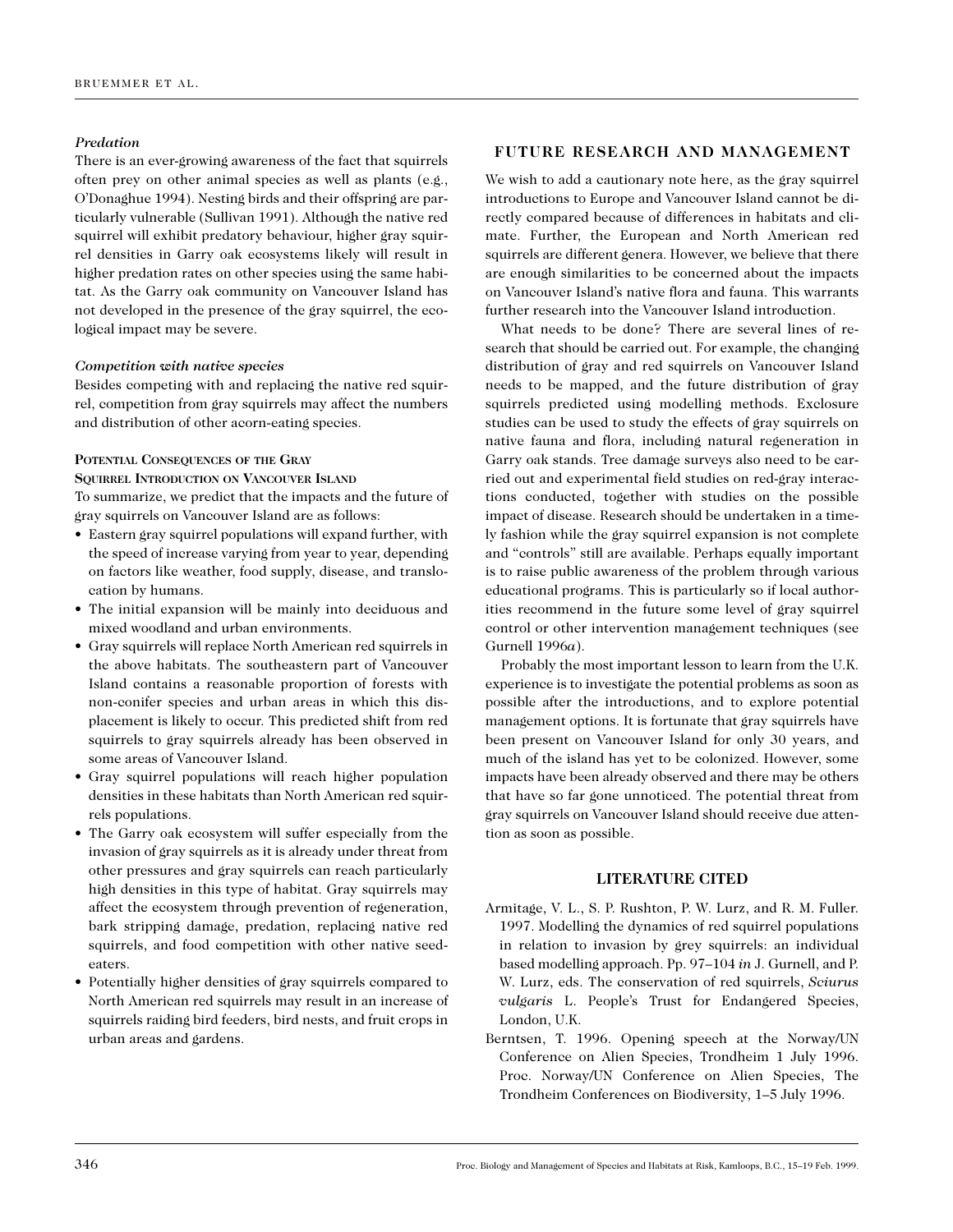- Clout, M. N., and S. J. Lowe. 1996. Reducing the impacts of invasive species on global biodiversity: the role of the IUCN Invasive Species Specialist Group. Proc. Norway/UN Conference on Alien Species, The Trondheim Conferences on Biodiversity, 1–5 July 1996.
- Corbet, C. B. 1978. The mammals of the palaearctic region. British Museum (Natural History). Cornell University Press, London, U.K.
- Crooks, J., and M. E. Soule. 1996. Lag times in population explosions of invasive species: causes and implications. Proc. Norway/UN Conference on Alien Species, The Trondheim Conferences on Biodiversity, 1–5 July 1996.
- Crouch, A. C., D. Baxby, C. M. McCracken, R. M. Gaskell, and M. Bennett. 1995. Serological evidence for the reservoir hosts of cowpox virus in British wildlife. Epidemiol. and Infection 115:185–191.
- Currado, I., P. L. Scaramozzino, and G. Brussino. 1987. Note sulla presenza dello scoiattolo grigio (*Sciurus carolinensis* Gmelin) in Piemonte. Annali della Facolta di Scienze Agrarie della Universita di Torino 14:307–331.
- Dagnall, J. L., J. G. Duckett, and J. Gurnell. 1995. A simple negative staining technique for the identification of mammal hairs. J. Zool. (London) 237:670–675.
- \_\_\_\_\_, H. Pepper, and J. Gurnell. 1998. Bark removal damage by grey squirrels in Britain: a review. Pp. 249–259 *in* M. A. Steele, J. F. Merritt, and D. A. Zegers, eds. Ecology and evolutionary biology of tree squirrels. Virginia Mus. Nat. Hist. Spec. Publ. 6.
- Davis, D. H. 1950. Notes on the status of the American grey squirrel, *Sciurus carolinensis* Gmelin in the southwestern Cape (South Africa). Proc. Zool. Soc. London 120:265–268.
- Duff, J. P., A. Scott, and I. F. Keymer. 1996. Parapoxvirus infection of the grey squirrel. Vet. Rec. 138:527.
- Erickson, W. 1993. Garry oak ecosystems. B.C. Minist. Environ., Lands and Parks, Victoria, BC.
- Fox, F. J. 1982. Adaptation of gray squirrel behaviour to autumn germination by white oak acorns. Evol. 36:800–809.
- Garson, P. J., and P. W. Lurz. 1998. Red squirrel monitoring: the potential of hair-tubes for estimating squirrel abundance in conifer plantations dominated by Sitka spruce. Report to Joint Nature Conservation Comm.
- Gill, R. M., A. J. Gurnell, and R.C. Trout. 1995. Do woodland mammals threaten the development of new woods? Pp. 201–224 *in* R. Ferris-Kaan, ed. The ecology of woodland creation. Wiley and Sons, London, U.K.
- Guiguet, C. J. 1975. An introduction of the grey squirrel, *Sciurus carolinensis* (Gmelin), to Vancouver Island, British Columbia. Syesis 8:399.
- Gurnell, J. 1987. The natural history of squirrels. Christopher Helm, London, U.K.
	- \_\_\_\_\_. 1994. The red squirrel. Mammal Soc., London U.K.
- \_\_\_\_\_. 1996*a*. The grey squirrel in Britain: problems for

management and lessons for Europe. Pp. 67–81 *in* M. L. Mathias, M. Santos-Reis, G. Amori, R. Libois, A. Mitchell-Jones, and M. C. Saint-Girons, eds. European mammals. Museu Bocage, Lisboa, Portugal.

\_\_\_\_\_. 1996*b*. Conserving the red squirrel*.* Pp. 132–140 *in* P. Ratcliffe, and J. Claridge, eds. Thetford Forest Park: the ecology of a pine forest. For. Comm., Edinburgh, Scotland.

- In Press. Grey squirrels in woodlands: managing grey squirrels to prevent woodland damage. Enact.
- \_\_\_\_\_, and M. Anderson. 1996. Evolutionary links between squirrels and conifer seed phenology in high latitude forests. Pp. 237–249 *in* M. L. Mathias, M. Santos-Reis, G. Amori, R. Libois, A. Mitchell-Jones, and M. C. Saint-Girons, eds. European mammals. Museu Bocage, Lisboa, Portugal.
- \_\_\_\_\_, and P. W. Lurz. 1997. Red squirrel conservation in Britain and Europe: the future. Pp. 161–162 *in* J. Gurnell, and P. W. Lurz, eds. The conservation of red squirrels, *Sciurus vulgaris* L. People's Trust for Endangered Species, London, U.K.
- \_\_\_\_\_, and H. Pepper. 1988. Perspectives on the management of red and grey squirrels. Pp. 92–109 *in* D. C. Jardine, ed. Wildlife management in forests. ICF, Edinburgh, Scotland.
- \_\_\_\_\_, and \_\_\_\_\_. 1993. A critical look at conserving the British red squirrel. Mammal Rev. 23: 127–137.
- \_\_\_\_\_, and \_\_\_\_\_. 1994. Red squirrel conservation: field study methods. Res. Inf. Note 255, For. Comm., Farnham, U.K.
- \_\_\_\_\_, and \_\_\_\_\_. 1998. Grey squirrel control and damage to broadleaf woodland in England. Q. J. For. 92:117–124.
- Hall, E. R., and K. R. Kelson. 1959. The mammals of North America. Ronald Press, New York, NY.
- Holm, J. 1987. Squirrels. Whittet Books, London, U.K.
- Illueca, J. 1996. Speech for Trondheim meeting on invasive species. Proc. Norway/UN Conference on Alien Species, The Trondheim Conferences on Biodiversity, 1–5 July 1996.
- Kenward, R. E. 1983. The causes of damage by red and grey squirrels. Mammal Rev. 13:159–166.
- \_\_\_\_\_. 1989. Bark-stripping by grey squirrels in Britain and North America: why does the damage differ? Pp. 144-154 *in* R. J. Putman, ed. Mammals as pests. Chapman and Hall, London, U.K.
- \_\_\_\_\_, K. H. Hodder, R. J. Rose, C. A. Walls, T. Parish, J. L. Holm, P. A. Morris, S. S. Walls, and F. I. Doyle. 1998. Comparative demography of red squirrels (*Sciurus vulgaris*) and grey squirrels (*Sciurus carolinensis*) in deciduous and conifer woodland. J. Zool. (London) 244:7–21.
- and J. L. Holm. 1993. On the replacement of the red squirrel in Britain: a phytotoxic explanation. Proc. Roy. Soc. London B 251:187–194.
- \_\_\_\_\_, and T. Parish. 1986. Bark stripping by grey squirrels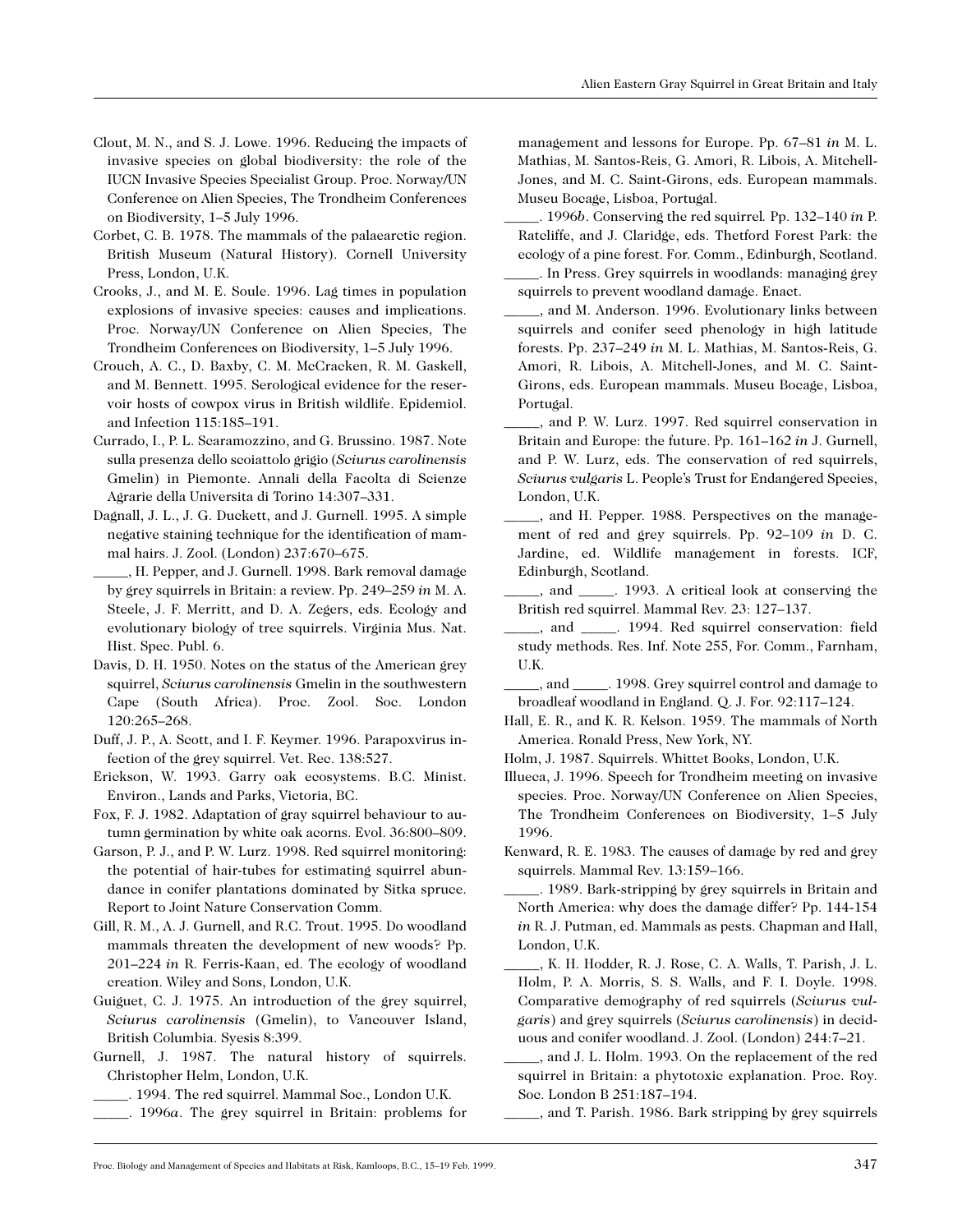(*Sciurus carolinensis*). J. Zool. (London) 210:473–481.

- $\_$ , and P. A. Robertson. 1992. Are tree species mixtures too good for grey squirrels? Pp. 243-253 *in* M. G. Cannel, D. C. Malcolm, and P. A. Robertson, eds. The ecology of mixed species stands of trees. Blackwell Scientific Publications, Oxford, U.K.
- and J. M. Tonkin. 1986. Red and grey squirrels: some behavioural and biometric differences*.* J. Zool. (London) A 29:279–281.
- Klenner, W., and C. J. Krebs. 1991. Red squirrel population dynamics I. The effect of supplementary food on demography. J. Anim. Ecol. 60:961–978.
- Koprowski, J. L. 1994. *Sciurus carolinesis*. Mammalian Species 480:1–9.
- Lever, C. 1994. Naturalized animals. Poyser, London, U.K.
- Lurz, P. W. 1995. The ecology and conservation of the red squirrel (*Sciurus vulgaris* L.) in upland conifer plantations. Dissertation, University of Newcastle upon Tyne, U.K.
- \_\_\_\_\_, and P. J. Garson. 1997. Forest management for red squirrels in conifer woodlands: a northern perspective. Pp. 145–152 *in* J. Gurnell, and P. W. Lurz, editors. The conservation of red squirrels, *Sciurus vulgaris* L. People's Trust for Endangered Species, London, U.K.
- <sub>-</sub>, \_\_\_\_\_, and J. F. Ogilvie. 1998. Conifer species mixtures, cone crops and red squirrel conservation. Forestry 71:67–72.

\_\_\_\_\_, \_\_\_\_\_, and S. P. Rushton. 1995. The ecology of squirrels in spruce dominated plantations: implications for forest management. For. Ecol. and Manage. 79:79–90.

- Mellanby, K. 1968. The effects of some mammals and birds on regeneration of oak. J. Appl. Ecol. 5:359–366.
- Middleton, A. D. 1930. The ecology of the American grey squirrel (*Sciurus carolinensis* Gmelin) in the British isles. Proc. Zool. Soc. London 1930:804–842.
- Moore, H. D. 1997. On developing an immunocontraceptive vaccine for the grey squirrel. Pp. 127–132 *in* J. Gurnell, and P. W. Lurz, eds. The conservation of red squirrels, *Sciurus vulgaris* L. People's Trust for Endangered Species, London, U.K.
- Obbard, M. 1987. Red squirrel. Pp. 265–281 *in* M. Novak, J. A. Baker, M. E. Obbard, and B. Malloch, eds. Wild furbearer management and conservation in North America. Ontario Hunters and Trappers Assoc. and Ontario Minist. Nat. Resour., Toronto, ON.
- O'Donaghue, M. 1994. Early survival of juvenile snowshoe hares. Ecology 75:1582–1592.
- Pepper, H. W. 1990. Grey squirrel damage control with warfarin. For. Comm., Edinburgh, Scotland. Res. Inf. Note 180.
- \_\_\_\_\_. 1993. Red squirrel supplementary food hopper. For. Comm., Edinburgh, Scotland. Res. Inf. Note 235.

Pigott, C. D., A. C. Newton, and S. Zammit. 1991. Predation

of acorns and oak seedlings by grey squirrels. Q. J. For. 85:172–178.

- Reilly, S. S. 1997. Aspects of the ecology of the red squirrel, *Sciurus vulgaris*, in commercial conifer forests. Dissertation, Trinity College, University of Dublin, Ireland.
- Regenery, R. L. 1975. Preliminary studies on an unusual poxvirus of the western gray squirrel, *Sciurus griseus griseus* of North America. Intervirol. 5:364–366.
- Rushton, S. P., P. W. Lurz, R. Fuller, and P. J. Garson. 1997. Modelling the distribution of the red and grey squirrel at the landscape scale: a combined GIS and population dynamics approach. J. Appl. Ecol. 34:1137–1154.
- Sainsbury, A. W., and J. Gurnell. 1995. An investigation into the health and welfare of red squirrels, *Sciurus vulgaris*, involved in reintroduction studies. Vet. Rec. 137:367–370.
- \_\_\_\_\_, P. Nettleton, and J. Gurnell. 1997. Recent developments in the study of parapoxvirus infection in red and grey squirrels. Pp. 127–132 *in* J. Gurnell, and P. W. Lurz, eds. The conservation of red squirrels, *Sciurus vulgaris* L. People's Trust for Endangered Species, London, U.K.
- \_\_\_\_\_, \_\_\_\_\_, J. Gilray, and J. Gurnell. Submitted. Grey squirrels have antibody to a parapoxvirus associated with deaths in red squirrels. Anim. Conserv.
- \_\_\_\_\_, and L. Ward. 1996. Parapoxvirus infection in red squirrels. Vet. Rec. 138:400.
- Scott, A. C., I. F. Keymer, and J. Labram. 1981. Parapoxvirus infection of the red squirrel, *Sciurus vulgaris*. Vet. Rec. 109:202.
- Seebeck, J. H. 1984. The eastern gray squirrel, *Sciurus carolinensis*, in Victoria. Victorian Nat. 101:60–66.
- Shaw, M. W. 1968. Factors affecting the natural regeneration of sessile oak (*Quercus petraea*) in North Wales. I. A preliminary study of acorn production, viability and losses. J. Anim. Ecol. 56:565–583.

Shorten, M. 1954. Squirrels. Collins, London, U.K.

- Shuttleworth, C. 1995. Red Squirrels (*Sciurus vulgaris*) on the Sefton Coast: the conservation value of nest boxes. Pp. 45-54 *in* D. G. Hughes, and T. Tew, eds. 1995. Proc. 2nd NPI Red Alert UK Forum for Red Squirrel Conservation, Fed. Zool. Gardens of Great Britain and Ireland.
- Skelcher, G. 1997. The ecological replacement of red by grey squirrels. Pp. 67–78 *in* J. Gurnell, and P. W. Lurz, editors. The conservation of red squirrels, *Sciurus vulgaris* L. People's Trust for Endangered Species, London, U.K.
- Sullivan, B. D. 1991. Additional vertebrate prey items of the red squirrel (*Tamiasciurus hudsonicus*) Can. Field-Natur. 105:398–399.
- Sullivan, T. P. 1990. Responses of red squirrel (*Tamiascuirus hudsonicus*) populations to supplemental food. J. Mammal. 71:579–590.
	- \_\_\_\_\_, and D. S. Sullivan. 1982. Population dynamics and

\_\_\_\_\_. M. 1957. Damage caused by squirrels in Forestry Commission areas 1954–6. Forestry 30:151–172.